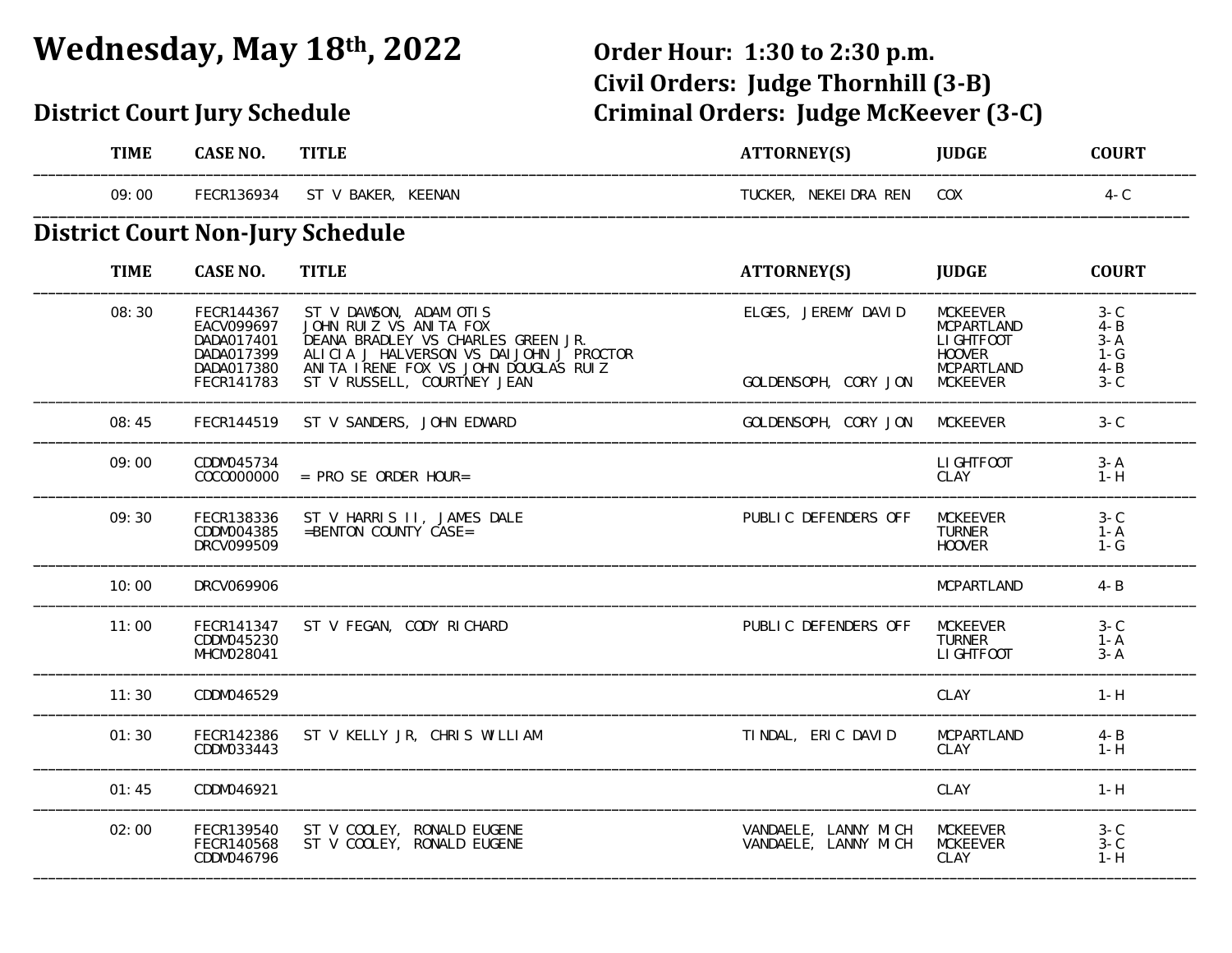| 02:15 | CDDM046903               |                                                                 | <b>CLAY</b>                 | $1-H$           |
|-------|--------------------------|-----------------------------------------------------------------|-----------------------------|-----------------|
| 02:30 | DADA017402<br>DADA017400 | HEATHER ERDMANN VS. ANDRE CLEMENTS<br>SHEREE RAMM VS SUSAN RAMM | LI GHTFOOT<br><b>HOOVER</b> | $3 - A$<br>l -G |
| 03:00 | CDDM045715               |                                                                 | <b>CLAY</b>                 | 1 - H           |
| 03:30 | CDDM046586               |                                                                 | <b>CLAY</b>                 | $1-H$           |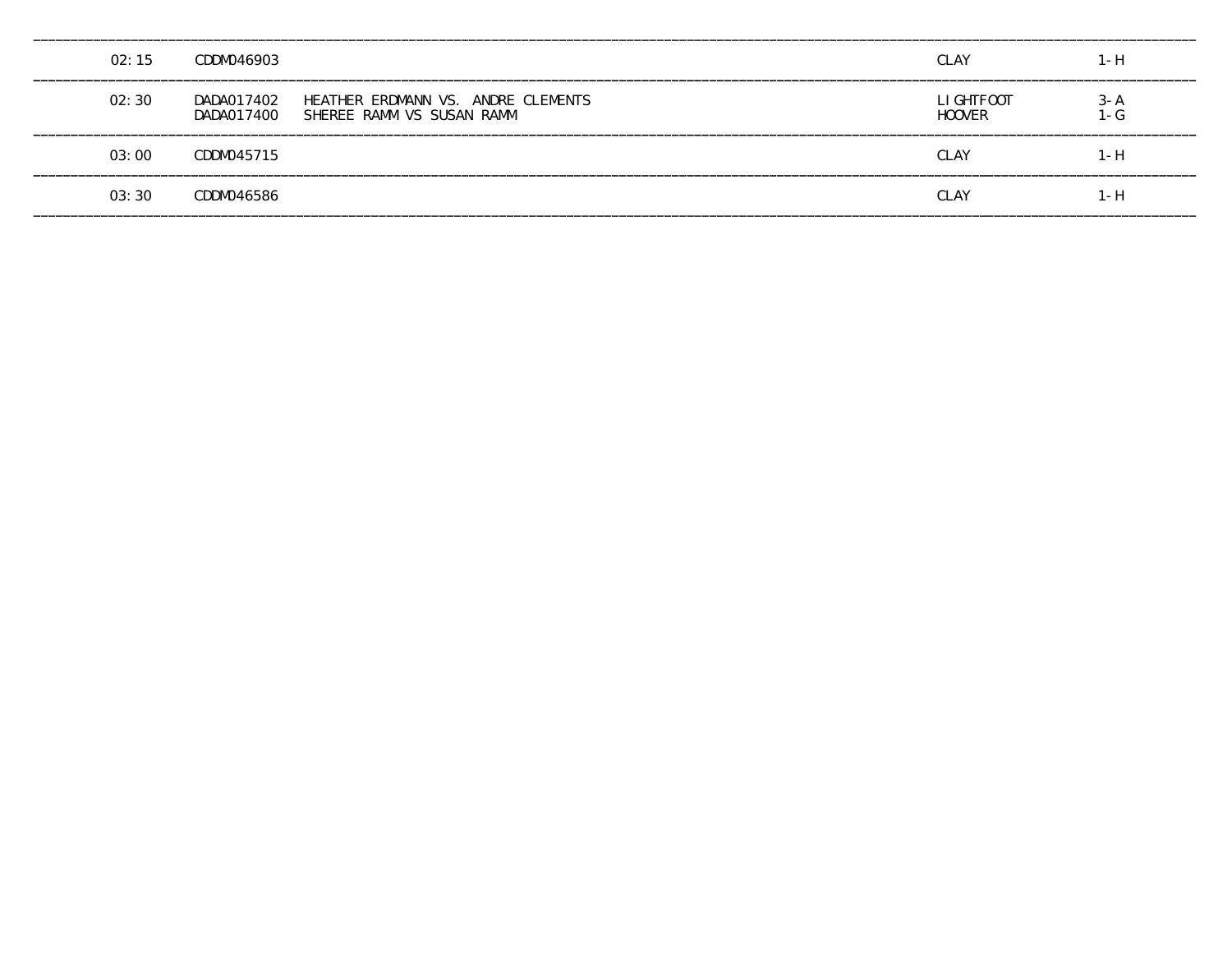## Linn County Associate District Court Schedule Wednesday, May 18, 2022

#### Primary Queue Judge: Judge Johnston Secondary Queue Judge: Judge Scott

| $\mathbf{I}=\mathbf{I}$ .<br>------- | Time<br>$- - - - -$ | Case No<br>------------  | Title                                                             | Attorney(s)                                 | Judge<br>-------- | Court  |
|--------------------------------------|---------------------|--------------------------|-------------------------------------------------------------------|---------------------------------------------|-------------------|--------|
|                                      | 08:30               |                          | =Juvenile Court=                                                  |                                             | Bryner            | JJC-C  |
|                                      | 08:30               |                          | =Juvenile Court=                                                  |                                             | Finley            | JJC-B  |
|                                      | 08:30               |                          | =Tama County Juvenile Court=                                      |                                             | Jones             | Toledo |
|                                      | 08:30               |                          | =Appearances/Arraignments=                                        |                                             | Keast             | $1-E$  |
|                                      |                     | AGCR144786               | ST V ALT, SCOTT EUGENE                                            |                                             |                   |        |
|                                      |                     | AGCR137909               | ST V CLABAUGH, KENNETH ELMER                                      | VANDAELE, LANNY MICH                        |                   |        |
|                                      |                     | SRCR144867               | ST V CUNNINGHAM, SHAWN MICHAEL                                    |                                             |                   |        |
|                                      |                     | SRCR145124<br>SRCR113319 | ST V DEVAULT, ANDREW A<br>ST V FORD, DERRICK DIMITRI              | DAVIS II, DOUGLAS QU                        |                   |        |
|                                      |                     | SRCR114828               | ST V FORD, DERRICK DIMITRI                                        | DAVIS II, DOUGLAS QU                        |                   |        |
|                                      |                     | SRCR143572               | ST V HARRIS, DEMORROE DARNELL                                     | WEIMER, TODD B                              |                   |        |
|                                      |                     | AGCR144546               | ST V JOHNSON, BRIAN LEE                                           | FOLEY, AMBER LEIGH                          |                   |        |
|                                      |                     | AGCR145112               | ST V JOHNSON, CHRIS M                                             |                                             |                   |        |
|                                      |                     | AGCR144301               | ST V LOEHR, JACKSON MARCHEZ                                       | FOLEY, AMBER LEIGH                          |                   |        |
|                                      |                     | OWCR140377               | ST V OTTO, KEVIN RAY                                              | PAZDERNIK JR, RICHAR                        |                   |        |
|                                      |                     | AGCR144860               | ST V PUCEK, PEYTON ISAAC                                          |                                             |                   |        |
|                                      |                     | SRCR144462               | ST V RANGE, MICHAEL DAVID                                         |                                             |                   |        |
|                                      |                     | FECR144762<br>AGCR145119 | ST V STANDARD, RYAN RICHARD<br>ST V THOMAS, TREMELL D             |                                             |                   |        |
|                                      |                     | FECR133335               | ST V WAGNER, MICHELLE SUE                                         |                                             |                   |        |
|                                      |                     | AGCR144856               | ST V YOUNG, DALTON MICHAEL                                        | WIESE, MADISON RUTH                         |                   |        |
|                                      |                     | SRCR139897               | ST V ZOPF, JACOB WESTON                                           | FOLEY, AMBER LEIGH                          |                   |        |
|                                      | 09:00               |                          | =Case Management Conferences=                                     |                                             | Scott             | $1-F$  |
|                                      |                     | OWCR143518               | ST V AAS, MICHAEL                                                 | WEIMER, TODD B                              |                   |        |
|                                      |                     | SRCR144267               | ST V BOUSCHLICHER, LOGAN HAROLD                                   | BEATTY, JEFFREY MICH                        |                   |        |
|                                      |                     | SRCR144339               | ST V BROWN, KELDRIC JAVON                                         | HAUGHTON, ADRIAN ALE                        |                   |        |
|                                      |                     | AGCR144579               | ST V CARLSON, THOMAS RAY                                          | WIESE, MADISON RUTH                         |                   |        |
|                                      |                     | AGCR144316               | ST V CASEY, MICHAEL JOSEPH                                        | HAUGHTON, ADRIAN ALE                        |                   |        |
|                                      |                     | SRCR144187               | ST V CLAYBORNE, DESTINY ANN                                       | BEATTY, JEFFREY MICH                        |                   |        |
|                                      |                     | SRCR144402<br>SRCR144100 | ST V COLEMAN, DALLAS ANDREW<br>ST V CONTRERAS, ELORA ADRIANA      | WIESE, MADISON RUTH<br>BEATTY, JEFFREY MICH |                   |        |
|                                      |                     | AGCR142773               | ST V COOLEY, RONALD EUGENE                                        | VANDAELE, LANNY MICH                        |                   |        |
|                                      |                     | SRCR143873               | ST V COSTA, JAMES GREGORY                                         | PEARSON, CARLA GARRE                        |                   |        |
|                                      |                     | AGCR144271               | ST V CURRY, RICHMOND FREDRICK                                     | BEATTY, JEFFREY MICH                        |                   |        |
|                                      |                     | AGCR144105               | ST V DURANT, NICO MIGUEL                                          | BEATTY, JEFFREY MICH                        |                   |        |
|                                      |                     | AGCR143018               | ST V ECKLEY, NICHOLAS ELLIS                                       |                                             |                   |        |
|                                      |                     | AGCR143780               | ST V GAINVORS, CHRISTY ANN                                        | FOLEY, AMBER LEIGH                          |                   |        |
|                                      |                     | AGCR144081               | ST V GARBERS, MATTHEW ALAN                                        | FOLEY, AMBER LEIGH                          |                   |        |
|                                      |                     | SRCR142382               | ST V GLASSMEYER, KEVEN LEE<br>ST V GLEW, TRAVIS ROBERT            | HAUGHTON, ADRIAN ALE                        |                   |        |
|                                      |                     | AGCR143959<br>AGCR144098 | ST V GRANT, ANTHONY CURTIS                                        | WEIMER, TODD B<br>PETRZELKA, MATTHEW J      |                   |        |
|                                      |                     | SRCR143173               | ST V GREEN, JOSALYN DENISE                                        | HAUGHTON, ADRIAN ALE                        |                   |        |
|                                      |                     | SRCR144194               | ST V HAMILTON, QUENTIN JAY                                        | ELGES, JEREMY DAVID                         |                   |        |
|                                      |                     | OWCR143030               | ST V RAYMUNDO, DIEGO GUZMAN                                       | FOLEY, AMBER LEIGH                          |                   |        |
|                                      | 09:30               |                          | =Bond Reviews=                                                    |                                             | Keast             | $1-E$  |
|                                      | 10:00               |                          | =In Custody-Initial Appearance=                                   |                                             | Keast             | $1-E$  |
|                                      | 01:30               |                          | =Juvenile Court=                                                  |                                             | Bryner            | JJC-C  |
|                                      | 01:30               |                          | =Juvenile Court=                                                  |                                             | Finley            | JJC-B  |
|                                      | 01:30               |                          | =Tama County Juvenile Court=                                      |                                             | Jones             | Toledo |
|                                      | 01:30               |                          | =Case Management Conferences=                                     |                                             | Johnston          | $1-F$  |
|                                      |                     | AGCR144110               | ST V HASKINS, RANDAL JR                                           | ELGES, JEREMY DAVID                         |                   |        |
|                                      |                     | SRCR144247               | ST V HAYNES JR, EDGAR LEE                                         | BEATTY, JEFFREY MICH                        |                   |        |
|                                      |                     | SRCR143566               | ST V HAYNES, NICHOLAS JOSEPH                                      | HAUGHTON, ADRIAN ALE                        |                   |        |
|                                      |                     | SRCR144195<br>OWCR134143 | ST V HEDGMAN, ANTONIO NELSON<br>ST V HENDERSON, ROSHANDA CARLETTE | WEIMER, TODD B                              |                   |        |
|                                      |                     | OWCR143668               | ST V HOWARD, ALLEN DAIL                                           | FOLEY, AMBER LEIGH                          |                   |        |
|                                      |                     | SRCR143840               | ST V HUBLER, HILARY ANN                                           | COLE, MARIA VICTORIA                        |                   |        |
|                                      |                     | AGCR143054               | ST V IERONIMO, JONATHAN ANDREW                                    | FOLEY, AMBER LEIGH                          |                   |        |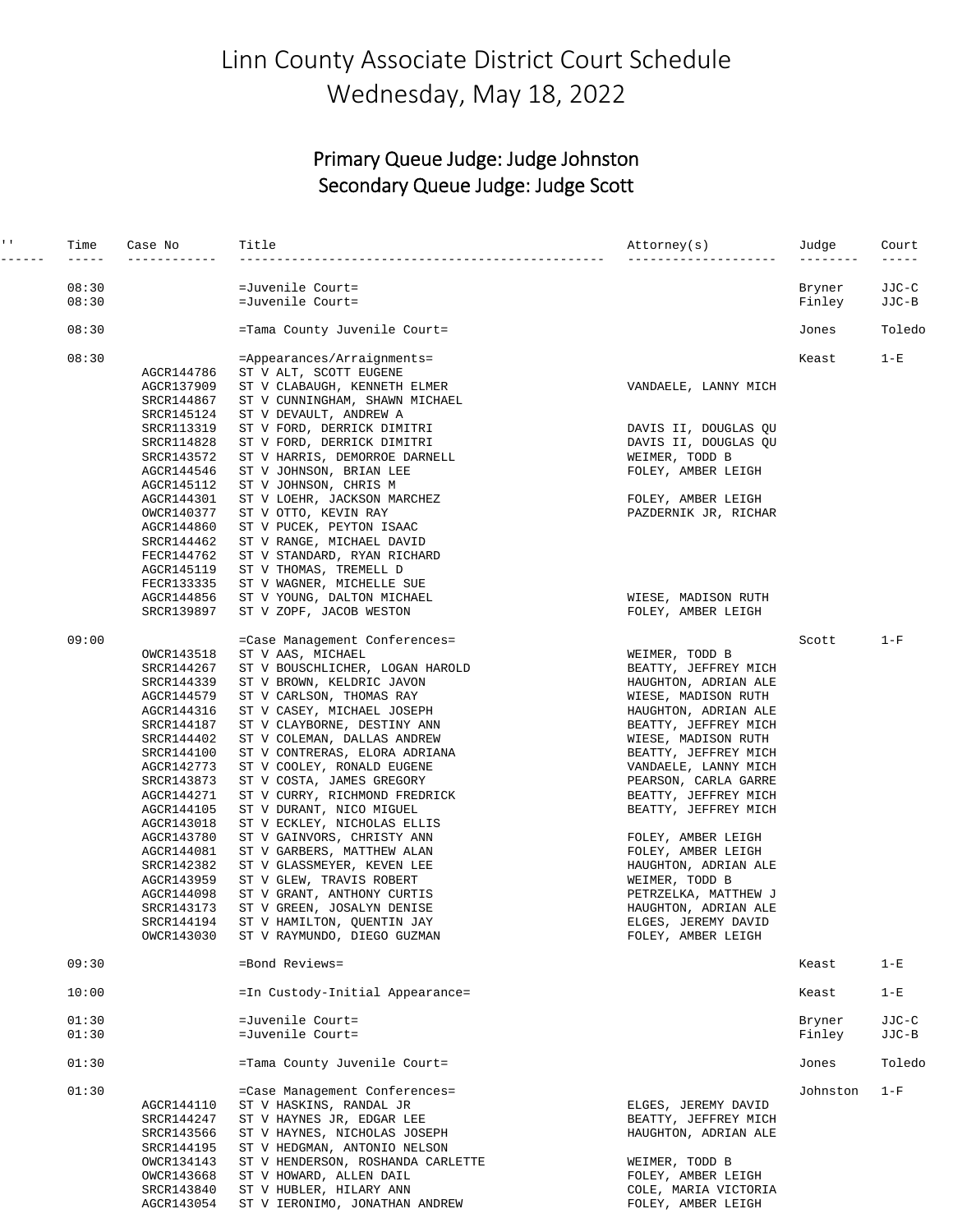01:30 =Case Management Conferences= Johnston 1-F AGCR144141 ST V JACKSON, AUSTIN DRAKE ELGES, JEREMY DAVID AGCR144220 ST V JACKSON, AUSTIN DRAKE ELGES, JEREMY DAVID AGCR143506 ST V JACKSON, MARSHAWN ROME STANDS AND REATTY, JEFFREY MICH AGCR144359 ST V JAMES BOUCHEE, LARON LAMONT WIESE, MADISON RUTH AGCR143329 ST V KOEHLER, ASHLEY DARLENE HAUGHTON, ADRIAN ALE AGCR144112 ST V KOS, PATRICK JOSEPH ELGES, JEREMY DAVID SRCR143443 ST V MONROE, CLAUDE THOMAS 02:30 =Case Management Conferences= Johnston 1-F SRCR142022 ST V BROWN, SELENA FRANCIS THE SELEMBER, TODD B SRCR141642 ST V COUGHENOUR, MAKENZIE LEE WEIMER, TOOD B SRCR140003 ST V HEALEY, BRENDAN CHARLES SRCR141474 ST V HOUDEK, GARRETT CLARK FOLEY, AMBER LEIGH SRCR141753 ST V KARINDA, OBEDE SRCR141753 ST V KARINDA, OBEDE WEIMER, TODD B SRCR144398 ST V MATOR, JOHNSON JAMESON DEVRIES, BENJAMIN AL AGCR143781 ST V PEREZ VICENTE, ANA FOLEY, AMBER LEIGH SRCR144436 ST V POWER, KEARA CHRISTINE SRCR144436 ST V POWER, KEARA CHRISTINE STAND AND READ BROWN, MARK ROBERT OWCR143945 ST V RHOADES, ANDREW RICHARD BEATTY, JEFFREY MICH SRCR143908 ST V ROBINSON III, LEWIS R<br>
SOLDENSOPH, CORY JON OWCR144096 ST V SMALLS JR, GREGORY ROYA JULIAN WIESE, MADISON RUTH ST V SMALLWOOD, ROBERT SCOTT TEEN SEED TUCKER, NEKEIDRA REN AGCR144019 ST V SPENCER, LOGAN PAUL SUSSEX SOLDENSOPH, CORY JON AGCR144019 ST V SPENCER, LOGAN PAUL GOLDENSOPH, CORY JON AGCR144019 ST V STARKS, AIRE SHERMAIN AGCR142793 ST V STARKS, AIRE SHERMAIN HANGHTON, ADRIAN ALENGRIADER ST V STOVER. PARIS JADE DALYNN AGCR144054 ST V STOVER, PARIS JADE DALYNN WIESE, MADISON RUTH SRCR142914 ST V THOMPSON, RANDY MICHAEL TUCKER, NEKEIDRA REN AGCR143563 ST V TUCKER, DAWN JANEY FOLEY, AMBER LEIGH AGCR143704 ST V TUSING, RYAN JAMES FOLEY, AMBER LEIGH AGCR143301 ST V VANHORN, CHRISTOPHER LEE HAUGHTON, ADRIAN ALE SRCR141490 ST V WALLACE, MARSHALL EVAN WEIMER, TODD B OWCR144269 ST V WARD, AUSTIN ADAM DEVRIES, BENJAMIN AL SRCR141734 ST V WHITE, KENDRA MICHELLE **WEIMER, TOOD B** OWCR144500 ST V WHITE, GARLAND PEARSON, CARLA GARRE SRCR143705 ST V WHITE, VALENTINO T<br>AGCR144060 ST V WILLIAMS, WESLEY CHARLES FREET SELGES, JEREMY DAVID AGCR144060 ST V WILLIAMS, WESLEY CHARLES FOR THE SELGES, JEREMY DAVID SRCR143582 ST V WILLIS, DORON EMANUEL SRCR143582 ST V WILLIS, DORON EMANUEL HAUGHTON, ADRIAN ALE OWCR143783 ST V WITTING, GREGORY WILLIAM